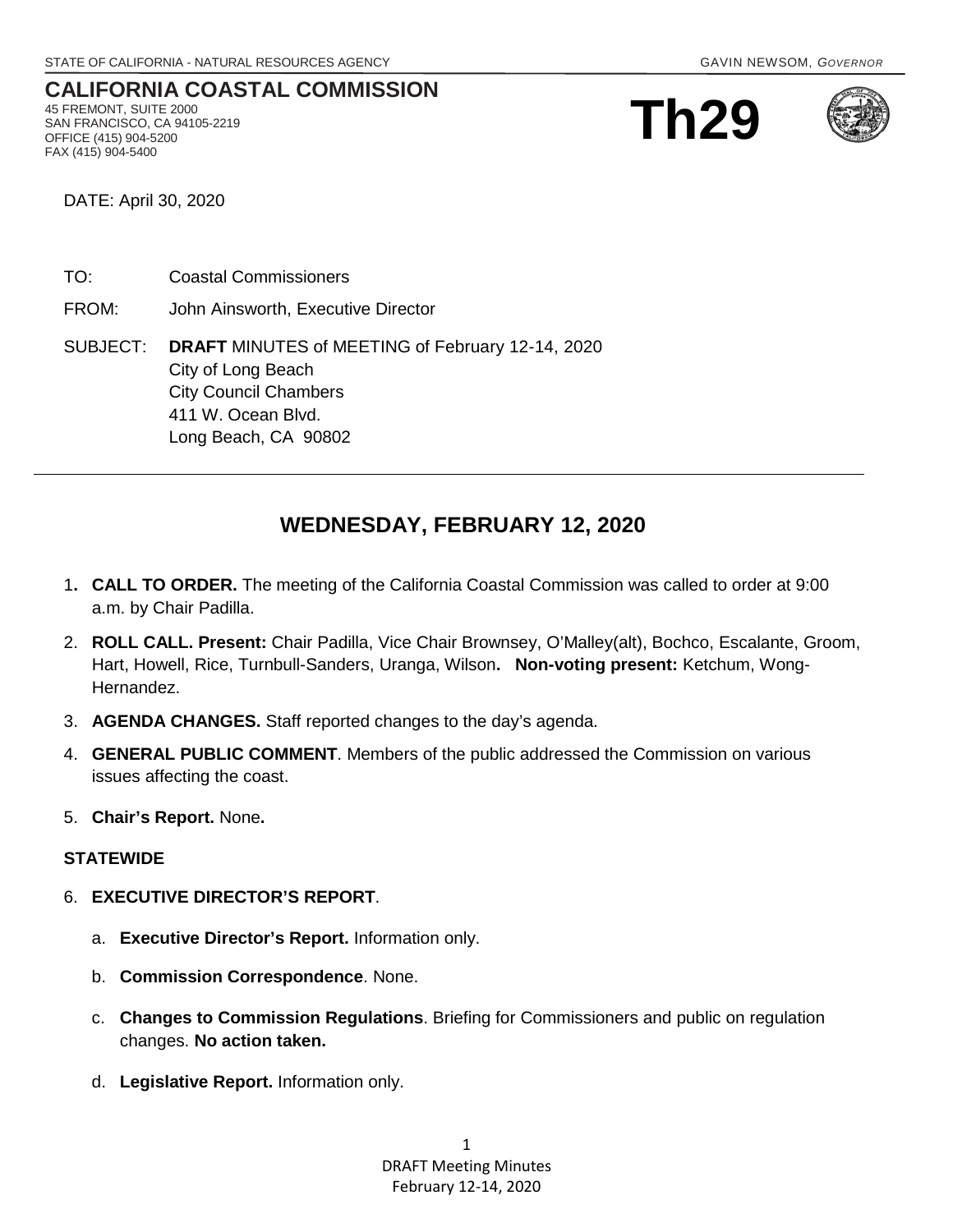- e. **California Coastal Commission Public Review Draft Five-Year Strategic Plan (2020-2025)**. Discussion only. No action taken.
- f. **Commission Resolution.** Commission resolution for Dayna Bocho's service as Chair to the Commission.

**Motion & vote**: Wilson moved to approve and recommended a yes vote, seconded by Groom. Chair Padilla ruled that the vote was unanimous in favor of the motion. **Approved**.

# **NORTH CENTRAL COAST DISTRICT**

- 7. **DEPUTY DIRECTOR'S REPORT**. Report by Deputy Director on permit waivers, emergency permits, immaterial amendments & extensions, and on comments from the public relating to the Deputy Director's report. There being **no objection**, Chair Padilla ruled that the Commission **concurred**.
- 8. **CONSENT CALENDAR. (removed from Regular Calendar)** None.
- 9**. COASTAL PERMIT APPLICATION**
	- a. **Application No. 2-17-0438 (AMJT Capital and BPUD,** Bolinas, Marin Co.) **[POSTPONED]**

# **CENTRAL COAST DISTRICT**

- **10. DEPUTY DIRECTOR'S REPORT**. Report by Deputy Director on permit waivers, emergency permits, immaterial amendments & extensions, and on comments from the public relating to the Deputy Director's report. There being **no objection**, Chair Padilla ruled that the Commission **concurred**.
	- a. **ODSVRA PWP Update Report.** [This item was moved to Thursday. See Item **TH4.5**]
- **11. CONSENT CALENDAR (removed from Regular Calendar)** Staff moved one item [12a] to the expanded consent calendar and recommended approval with conditions.

**Motion & vote:** Howell moved to approve the consent calendar pursuant to the staff recommendations and recommended a yes vote, seconded by Brownsey. Chair Padilla ruled that the vote was unanimous in favor of the motion. **Approved with conditions.**

# **12. LOCAL COASTAL PROGRAMS (LCPs).**

a. **Santa Cruz County LCP Amendment No. LCP-3-SCO-19-0200-3 (Agricultural & School Employee Housing)** Moved by staff to the expanded consent calendar. **Approved with conditions.**

# 13. **NEW APPEALS**.

- a. **Appeal No. A-3-SLO-19-0195 (Swift,** Cambria, San Luis Obispo Co.) [**WITHDRAWN**]
- b. **Appeal No. A-3-PSB-19-0216 (Addie Street,** Pismo Beach, San Luis Obispo Co.) [**WITHDRAWN**]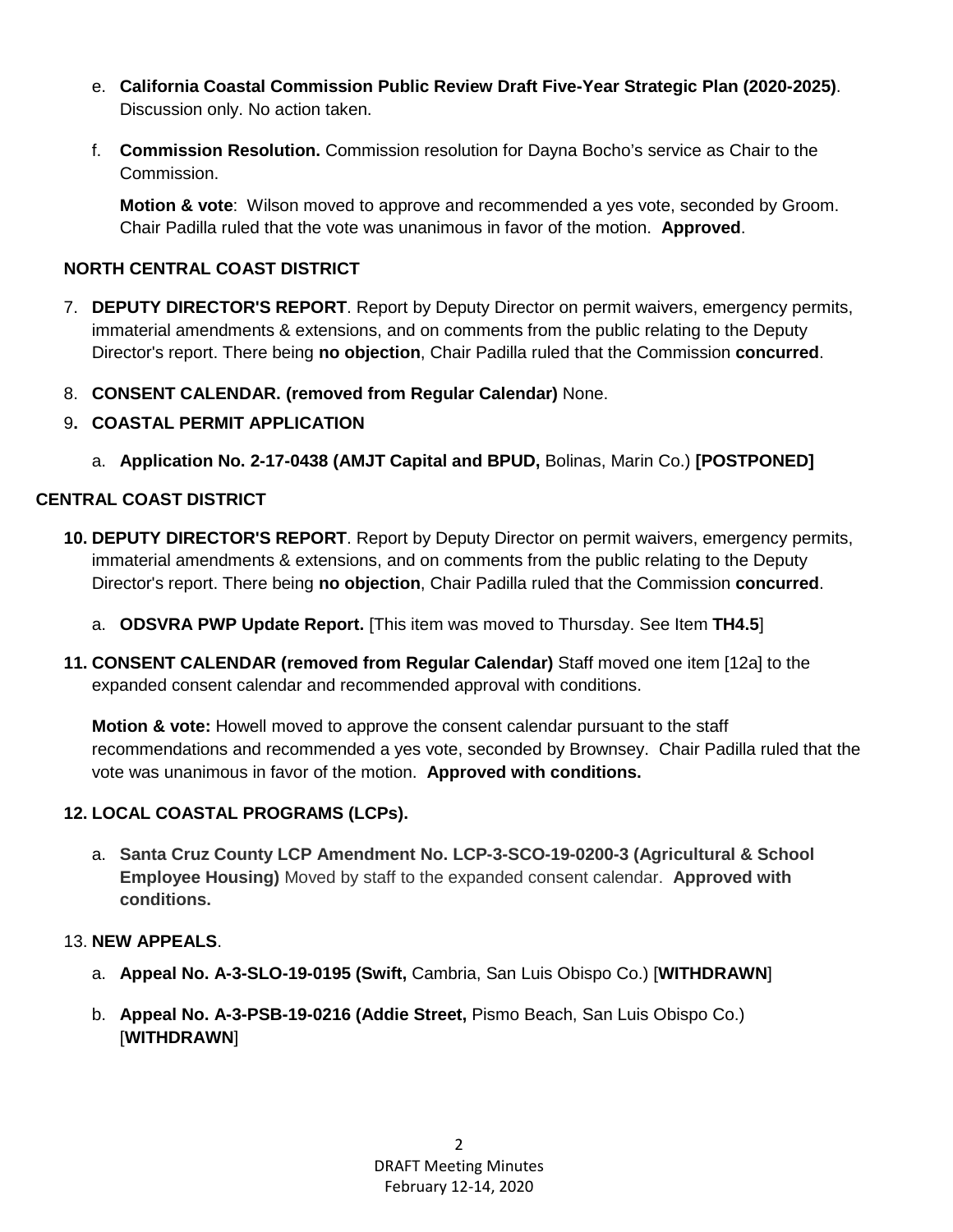### 14. **COASTAL PERMIT APPLICATIONS**.

- a. **Application No. 3-18-1092 (Perry Manufactured Homes,** Oceano, San Luis Obispo Co.) [**POSTPONED**]
- b. **Application No. 3-18-1230 (Port San Luis Repair and Maintenance,** Avila Beach, San Luis Obispo Co.) [**POSTPONED**]
- c. **Application No. A-3-SLO-19-0180 (Shear Development Company**, Los Osos, San Luis Obispo Co.) [**POSTPONED**]
- d. **Application No. 3-19-0416 (Union Pacific Railroad Fencing**, Pacific Grove)

**Motion & vote**: Groom moved to approve pursuant to the staff recommendation and recommended a no vote, seconded by Wilson. Chair Padilla ruled that the vote was unanimous in opposition to the motion. **Denied**.

### **SOUTH COAST DISTRICT (LOS ANGELES COUNTY)**

- 15. **ADMINISTRATIVE CALENDAR.** Staff recommended that the Commission concur with the Executive Director's determination. There being **no objection**, Chair Padilla ruled that the Commission **concurred**.
	- a. **Application No. 5-19-1059 (Logan,** Long Beach)
	- b. **Application No. 5-19-1156 (Florie,** Long Beach)
	- c. **Application No. 5-19-1197 (Burcham**, Long Beach)
	- d. **Application No. 5-19-1200 (Newman,** Long Beach)
- 16. **CONSENT CALENDAR**. Staff recommended that the Commission approve the consent calendar with conditions.
	- a. **Application No. 5-18-1225 (Palisades Capital Fund, 3 LLC,** Pacific Palisades)
	- b. **Application No. 5-19-0461 (Alger,** Venice, Los Angeles)

**Motion & vote**: Brownsey moved to approve the consent calendar pursuant to the staff recommendation and recommended a yes vote, seconded by Groom. Chair Padilla ruled that the vote was unanimous in favor of the motion. **Approved with conditions**.

# **SOUTH COAST DISTRICT (LOS ANGELES COUNTY)**

17. **DEPUTY DIRECTOR'S REPORT**. Report by Deputy Director on permit waivers, emergency permits, immaterial amendments & extensions, and on comments from the public relating to the Deputy Director's report. There being **no objection**, Chair Padilla ruled that the Commission **concurred**.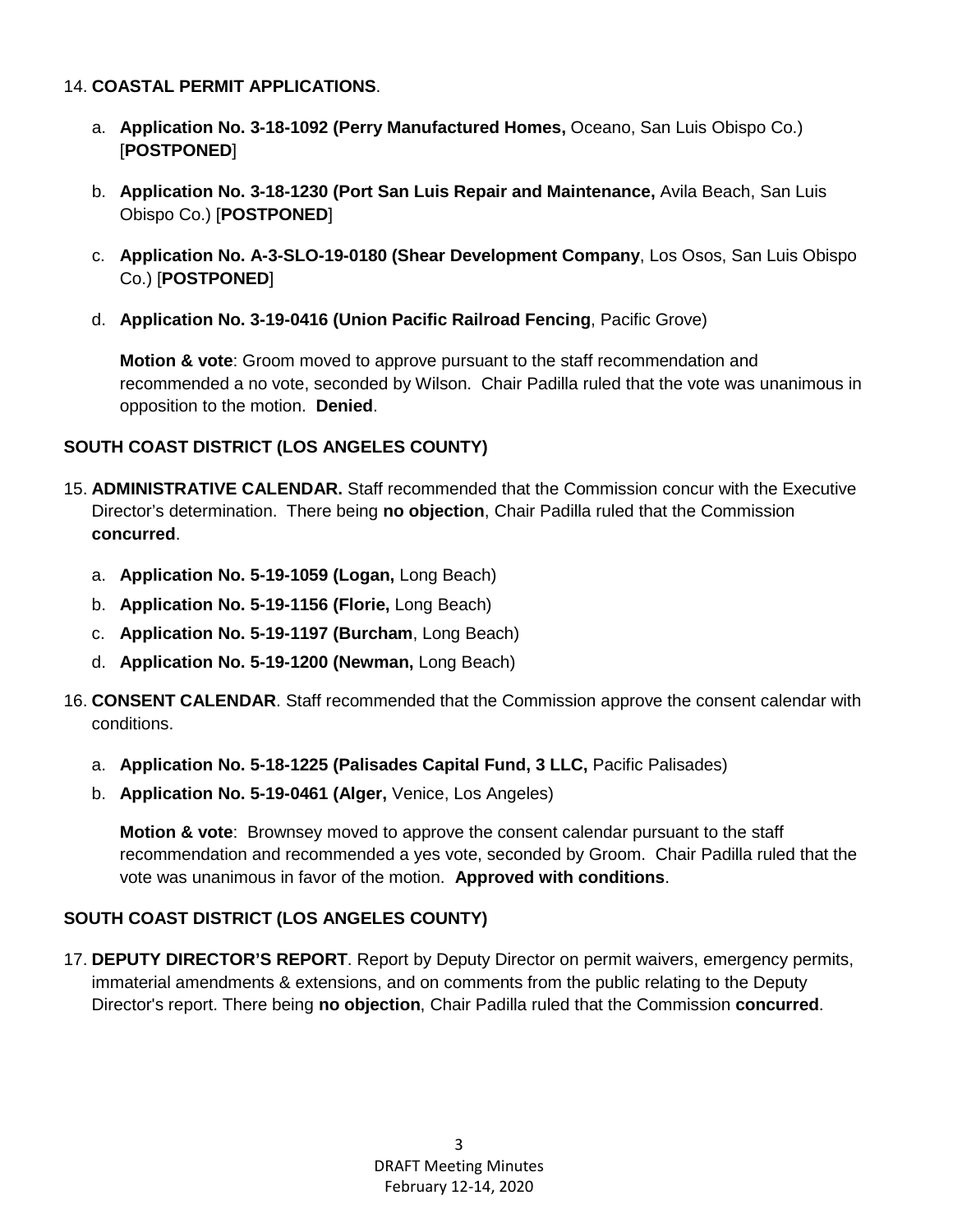18. **CONSENT CALENDAR (removed from Regular Calendar)** Staff moved 4 items [**19a, 19b, 21b, 21c**] to the expanded consent calendar and recommended approval with conditions.

**Motion & vote**: Uranga moved to approve pursuant to the staff recommendation and recommended a yes vote, seconded by Brownsey. Chair Padilla ruled that the vote was unanimous in favor of the motion. **Approved with conditions.**

### 19. **LOCAL COASTAL PROGRAMS (LCPs)**

- a. **City of Long Beach LCP Amendments No. 3-18C (LCP-5-LOB-18-0100-3-Part C)** Moved by staff to the expanded consent calendar. **Approved with conditions.**
- b. **City of Manhattan Beach LCP Amendment No. LCP-5-MNB-19-156-1. Time Extension.**  Moved by staff to the expanded consent calendar. **Approved**.

### **[W20a and W21a, shared a single combined staff report and hearing.]**

### 20. **NEW APPEALS**

a. **Appeal No. A-5-VEN-19-0022 (VDM Limited, LLC,** Venice, Los Angeles) Staff recommended that the Commission determine that Appeal No. A-5-VEN-19-0022 raised a substantial issue on the grounds on which the appeal was filed. There being no objection, Chair Padilla ruled that the Commission **found substantial issue** and **opened** the de novo hearing.

### 21. **COASTAL PERMIT APPLICATIONS**

a. **Application No. 5-19-0949 (VDM Limited, LLC**, Venice, Los Angeles) Staff recommended approval with conditions.

**Motion & vote**: Hart moved to approve Application No. 5-19-0949 pursuant to the staff recommendation and recommended a yes vote, seconded by Wilson. Chair Padilla ruled that the vote was unanimous in favor of the motion. **Approved with conditions.**

**Motion & vote**: Hart moved to approve Appeal No. A-5-VEN-19-0022 pursuant to the staff recommendation and recommended a yes vote, seconded by Wilson. Chair Padilla ruled that the vote was unanimous in favor of the motion. **Approved with conditions.**

- b. **Application No. 5-18-0835 (Baker,** Pacific Palisades) Moved by staff to the expanded consent calendar. **Approved with conditions**.
- c. **Application No. 5-18-0999 (Duyne,** San Pedro, Los Angeles) Moved by staff to the expanded consent calendar. **Approved with conditions.**
- d. **Application No. 5-19-1015 & A-5-VEN-18-0049 (Mobile Park Investment,** Venice, Los Angeles) [**POSTPONED**]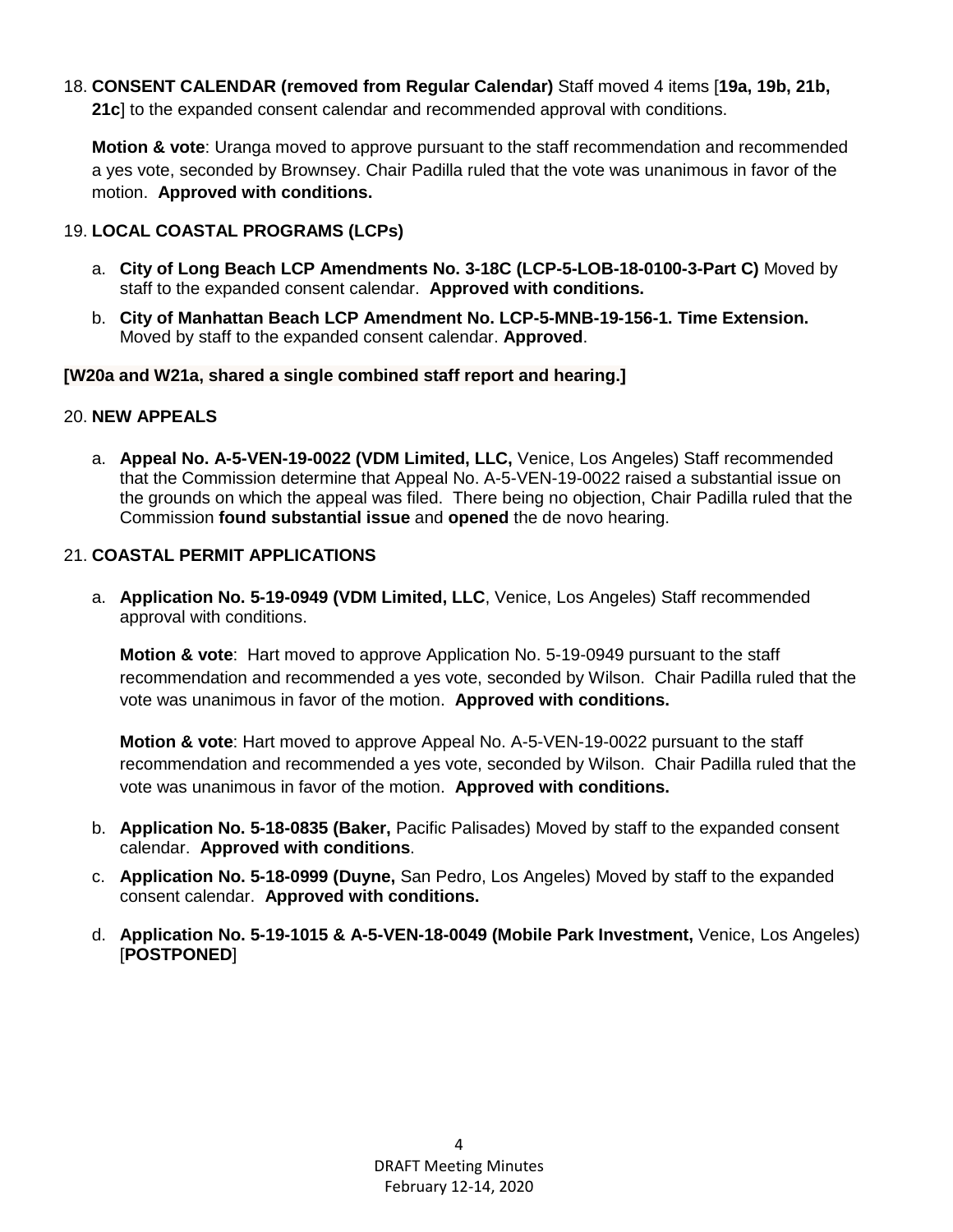e. **Application Nos. 5-18-0692 & A-5-PPL-18-0036 (Loving Family Trust,** Pacific Palisades) Staff recommended denial.

**Motion & vote**: Wilson moved to approve Application No. 5-18-0692 as proposed by the applicant and recommended a no vote, seconded by Uranga. Chair Padilla ruled that the vote was unanimous in opposition to the motion. **Denied**.

**Motion & vote**: Wilson moved to approve Appeal No. A-5-PPL-18-0036 as proposed by the applicant and recommended a no vote, seconded by Uranga. Chair Padilla ruled that the vote was unanimous in opposition to the motion. **Denied**.

### **STATEWIDE**

22. **APPROVAL OF MINUTES.** The minutes of November 2019 and December 2019 were approved as written.

**Motion & vote:** Groom moved to approve the minutes and recommended a yes vote, seconded by Uranga. Chair Padilla ruled that the vote was unanimous in favor of the motion. **Approved**.

- 23. **COMMISSIONERS' REPORTS**. Information only.
- 24. **CONSERVANCY REPORT**. Information only.
- 25. **SANTA MONICA MOUNTAINS CONSERVANCY REPORT**. Information only.
- 26. **SANTA MONICA BAY RESTORATION REPORT**. None.
- 27. **DEPUTY ATTORNEY GENERAL'S REPORT**. None.

The Commission recessed for the day at 4:55 p.m.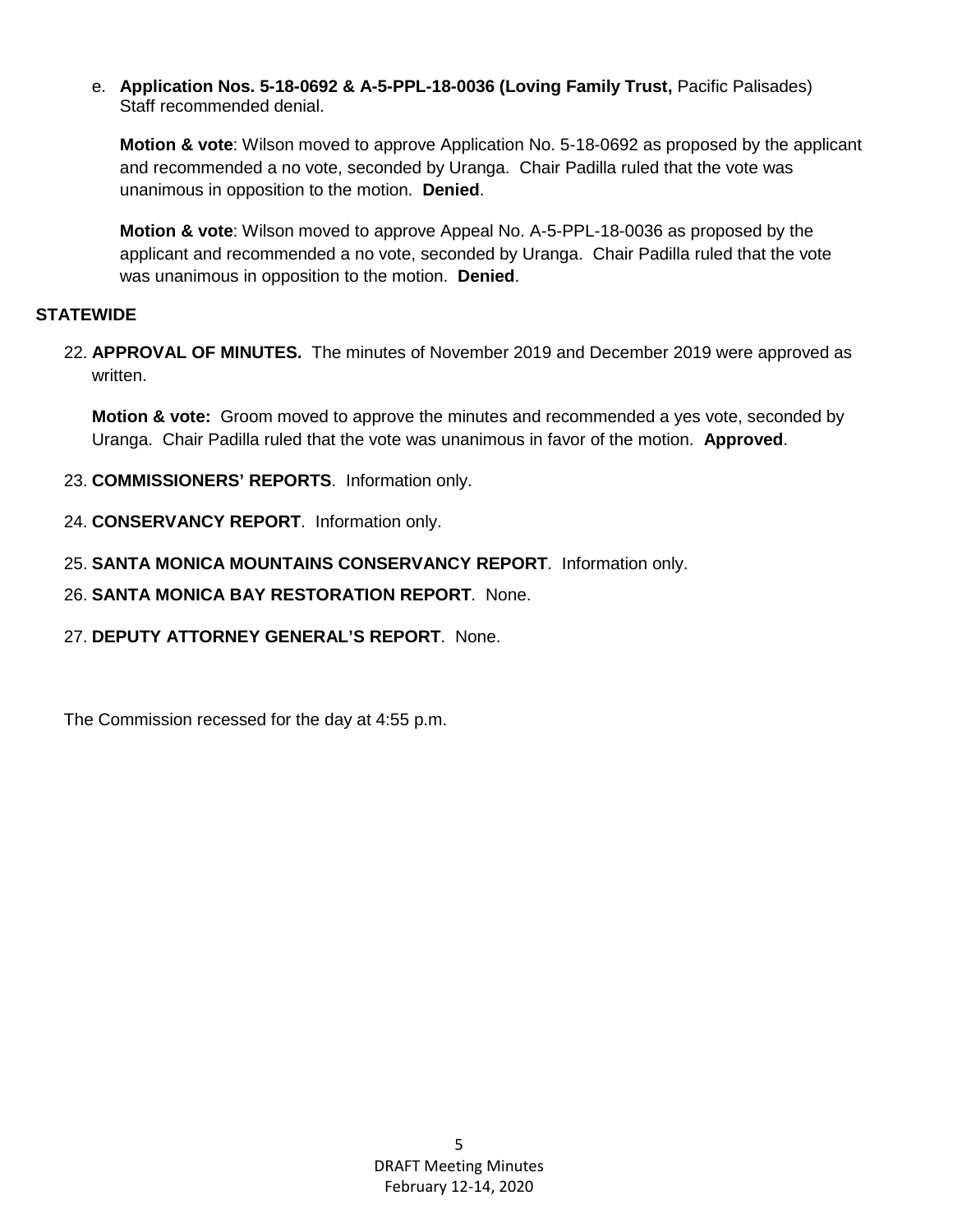# **THURSDAY, FEBRUARY 13, 2020**

- 1. **CALL TO ORDER.** The meeting of the California Coastal Commission was called to order at 9:00 a.m. by Chair Padilla
- 2. **ROLL CALL. Present:** Chair Padilla, Vice Chair Brownsey, Aminzadeh, Bochco, Escalante, Groom, Hart, Howell, Rice, Turnbull-Sanders, Uranga, Wilson. **Non-voting present:** Gold, Ketchum, Wong-Hernandez.
- 3. **AGENDA CHANGES.** Staff reported changes to the day's agenda.
- 4. **GENERAL PUBLIC COMMENT**. Members of the public addressed the Commission on various issues affecting the coast.

### **CENTRAL COAST DISTRICT**

4.5. **ODSVRA PWP Update**. Discussion only. No action taken.

[The Commission recessed for lunch and held closed session.]

#### **Report of Closed Session**.

The Commission received litigation information and advice on the following cases as well as three matters of potential litigation:

City of Del Mar v. CCC CREED-21 v. CCC Friends of the Canyon v. CCC (Longi et al., RPIs) Friends of Oceano Dunes, Inc. v. CCC (State Parks, RPI) Harbaugh v. CCC Pappas, et al. v. State Coastal Conservancy, et al. (Rancho Cuarta, RPI) Ralston v. CCC, Samuel Lawrence Foundation v. CCC Spotlight on Coastal Corruption v. CCC, et al. Spotlight on Coastal Corruption v. Kinsey, et al.

The Commission received litigation information and advice and provided direction on the following cases as well as two matters of potential litigation

Hollister Ranch Owners Association v. Becerra, et al. Martins Beach I, LLC, et al. v. Ainsworth, et al. Ruby Falls Fund, LLC v. CCC, et al. Rudisill v. CCC (Pied a Terre)

[Commissioner Howell recused himself from the discussion of Spotlight on Coastal Corruption v. CCC, et al. and Spotlight on Coastal Corruption v. Kinsey, et al.]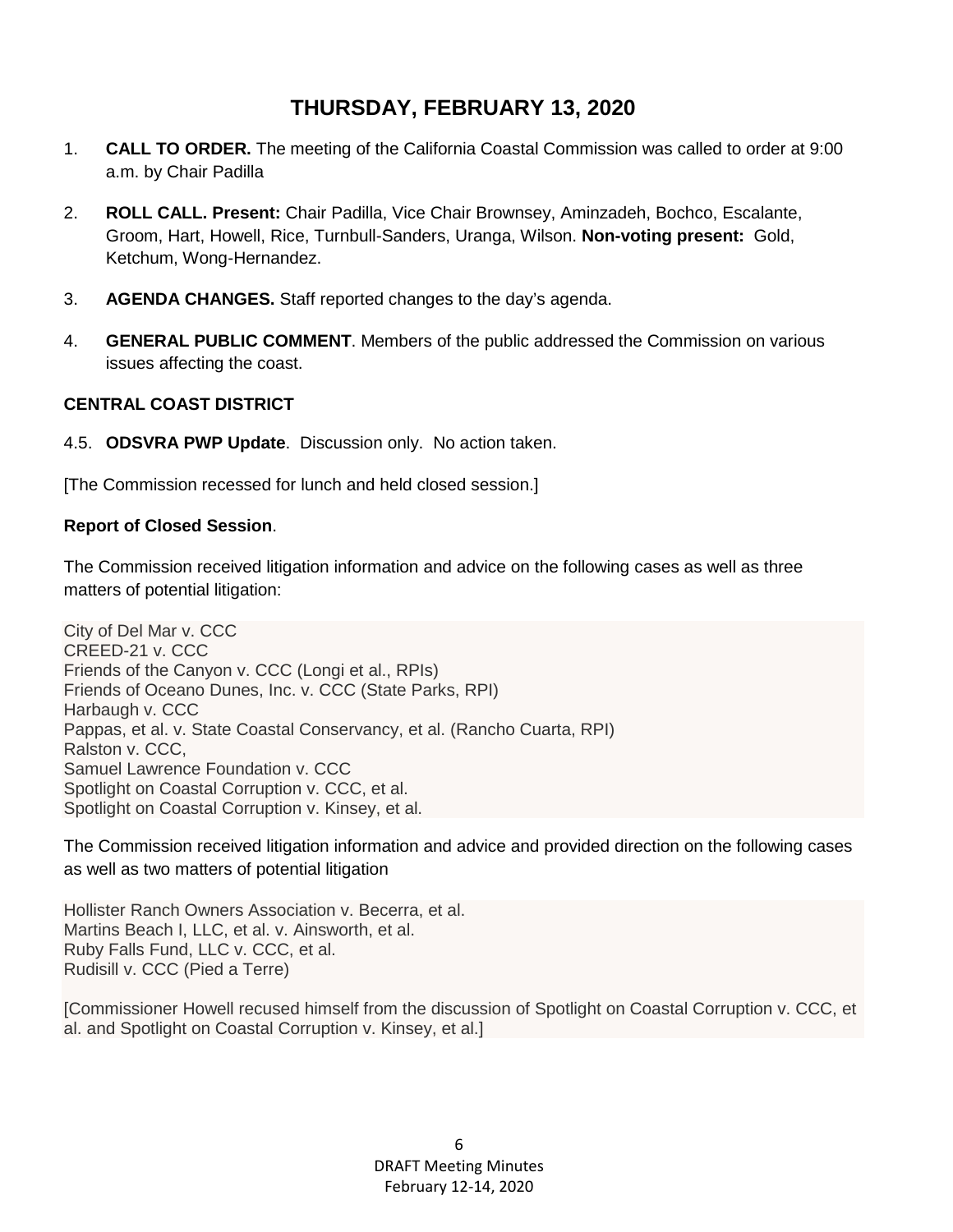#### **ENFORCEMENT**

## 5**. ENFORCEMENT REPORT.**

**[Th5.1 and Th5.2, shared a single combined staff report and hearing.]**

5.1. **Consent Cease and Desist Order No. CCC-20-CD-01 (Tivoli Cove Homeowners Association,**  Malibu, Los Angeles Co.) Staff recommended that the Commission issue the Consent Cease and Desist Order.

**Motion & vote**: Brownsey moved to issue Consent Cease and Desist Order No. CCC-20-CD-01 pursuant to the staff recommendation and recommended a yes vote, seconded by Groom. Chair Padilla ruled that the vote was unanimous in favor of the motion. **Approved**.

5.2. **Consent Administrative Penalty No. CCC-20-AP-01 (Tivoli Cove Homeowners Association,** Malibu, Los Angeles Co.) Staff recommended that the Commission approve the Consent Administrative Penalty.

**Motion & vote:** Brownsey moved to issue Consent Administrative Penalty No. CCC-20-AP-01 pursuant to the staff recommendation and recommended a yes vote, seconded by Groom. Chair Padilla ruled that the vote was unanimous in favor of the motion. **Approved.**

### **SOUTH COAST DISTRICT (Orange County)**

- 6. **ADMINISTRATIVE CALENDAR**. Staff recommended that the Commission concur with the Executive Director's determination. There being **no objection**, Chair Padilla ruled that the Commission **concurred**.
	- a. **Application No. 5-19-0991(Tran**, Huntington Beach)
	- b. **Application No. 5-19-1159 (Kruse**, Newport Beach)

# **SOUTH CENTRAL COAST DISTRICT**

- 7. **DEPUTY DIRECTOR'S REPORT**. Report by Deputy Director on permit waivers, emergency permits, immaterial amendments & extensions, and on comments from the public relating to the Deputy Director's report. There being **no objection**, Chair Padilla ruled that the Commission **concurred**.
- 8. **CONSENT CALENDAR (removed from Regular Calendar)**. Staff moved one item [**9a**] to the expanded consent calendar and recommended approval with conditions.

**Motion & vote**: Wilson moved to approve the consent calendar pursuant to the staff recommendation and recommended a yes vote, seconded by Brownsey. Chair Padilla ruled that the vote was unanimous in favor of the motion. **Approved with conditions**.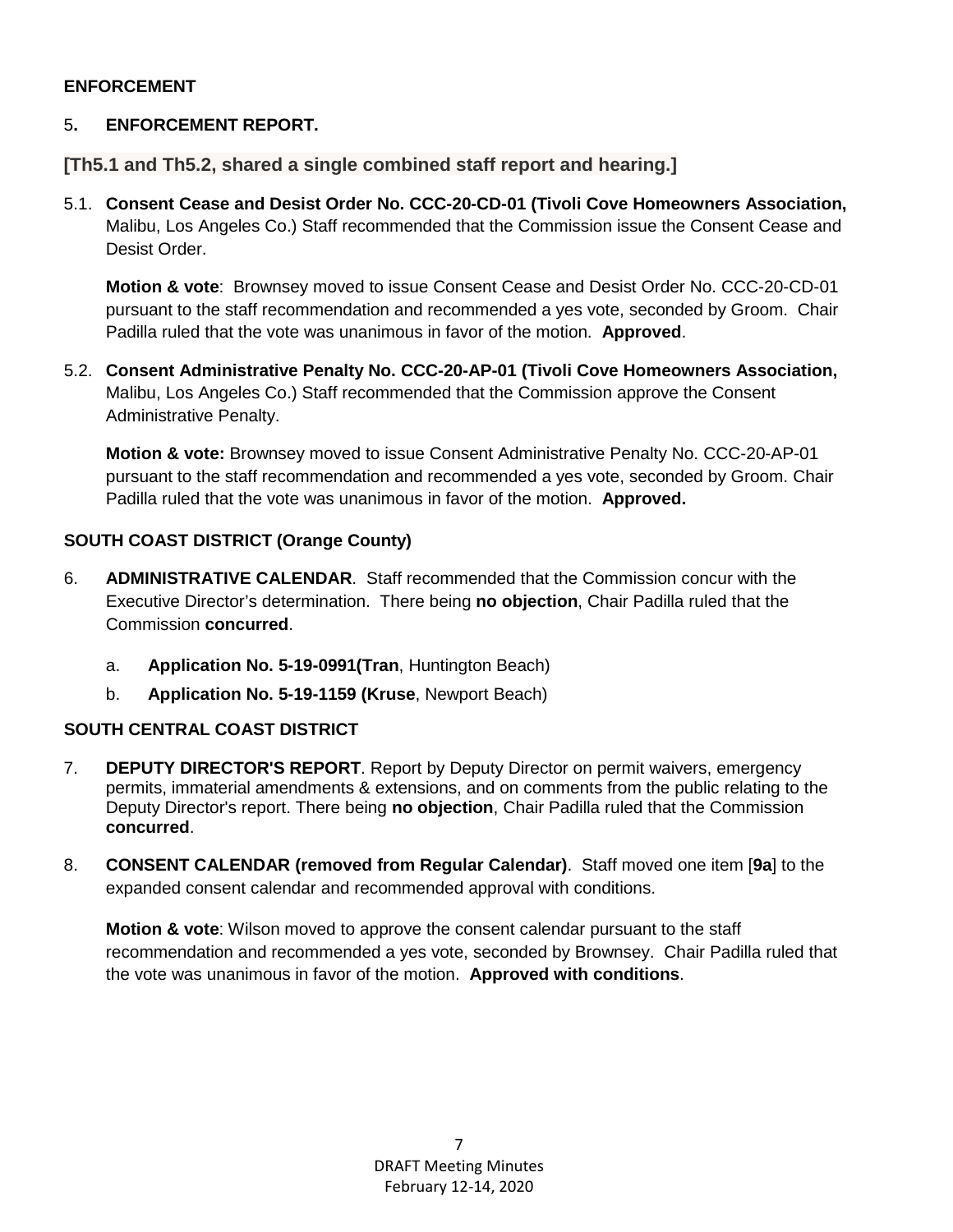#### 9. **LOCAL COASTAL PROGRAMS (LCPs)**.

- a. **County of Santa Barbara LCP Amendment No. LCP-4-STB-0098-3-Part B (Agricultural Employee Dwelling Ordinance)** Moved by staff to the expanded consent calendar. **Approved.**
- 10. **NEW APPEALS.**
	- a. **Appeal No. A-4-MAL-19-0213 (City of Malibu Public Parking Installations) [WITHDRAWN]**
	- b. **Appeal No. A-4-SBC-19-0215 (Hannah Beachside, LLC,** City of Santa Barbara**) [WITHDRAWN]**

(Howell & Turnbull-Sanders out of room)

c. **Appeal No. A-4-MAL-19-0218 (Klein Family Partnership,** Malibu) Staff recommended that the Commission determine that Appeal No. A-4-MAL-19-0218 raised a substantial issue on the grounds on which the appeal was filed. There being no objection, Chair Padilla ruled that the Commission **found substantial issue** and **continued** the de novo hearing.

(Howell & Turnbull-Sanders returned)

d. **Appeal No. A-4-STB-19-0214 (Cosmoledo Trust,** Santa Barbara Co.) Staff recommended that the Commission determine that Appeal No. A-4-STB-19-0214 raised substantial issue on the grounds on which the appeal was filed. There being no objection, Chair Padilla ruled that the Commission **found substantial issue** and **continued** the de novo hearing.

## **SOUTH COAST DISTRICT (Orange County)**

- 11. **DEPUTY DIRECTOR'S REPORT**. Report by Deputy Director on permit waivers, emergency permits, immaterial amendments & extensions, and on comments from the public relating to the Deputy Director's report. There being **no objection**, Chair Padilla ruled that the Commission **concurred**.
- 12. **Consent Calendar (removed from Regular Calendar)** Staff moved 2 items [**13a**,**15a**] to the expanded consent calendar and recommended approval with conditions.

**Motion & vote:** Brownsey moved approve pursuant to the staff recommendation and recommended a yes vote, seconded by Groom. Chair Padilla ruled that the vote was unanimous in favor of the motion. **Approved with conditions.**

#### 13. **LOCAL COASTAL PROGRAMS (LCPs).**

a. **City of Laguna Beach LCP Amendment No. 2-19 (LCP-5-LGB-20-0004-3) Time Extension.** Moved by staff to the expanded consent calendar. **Approved**.

# 14 **COASTAL PERMIT APPLICATIONS.**

a. **Application No. 5-17-0465 (City of Newport Beach Western Snowy Plover Habitat Plan for East Balboa Beaches**, Newport Beach) [**POSTPONED**]

(Uranga departed)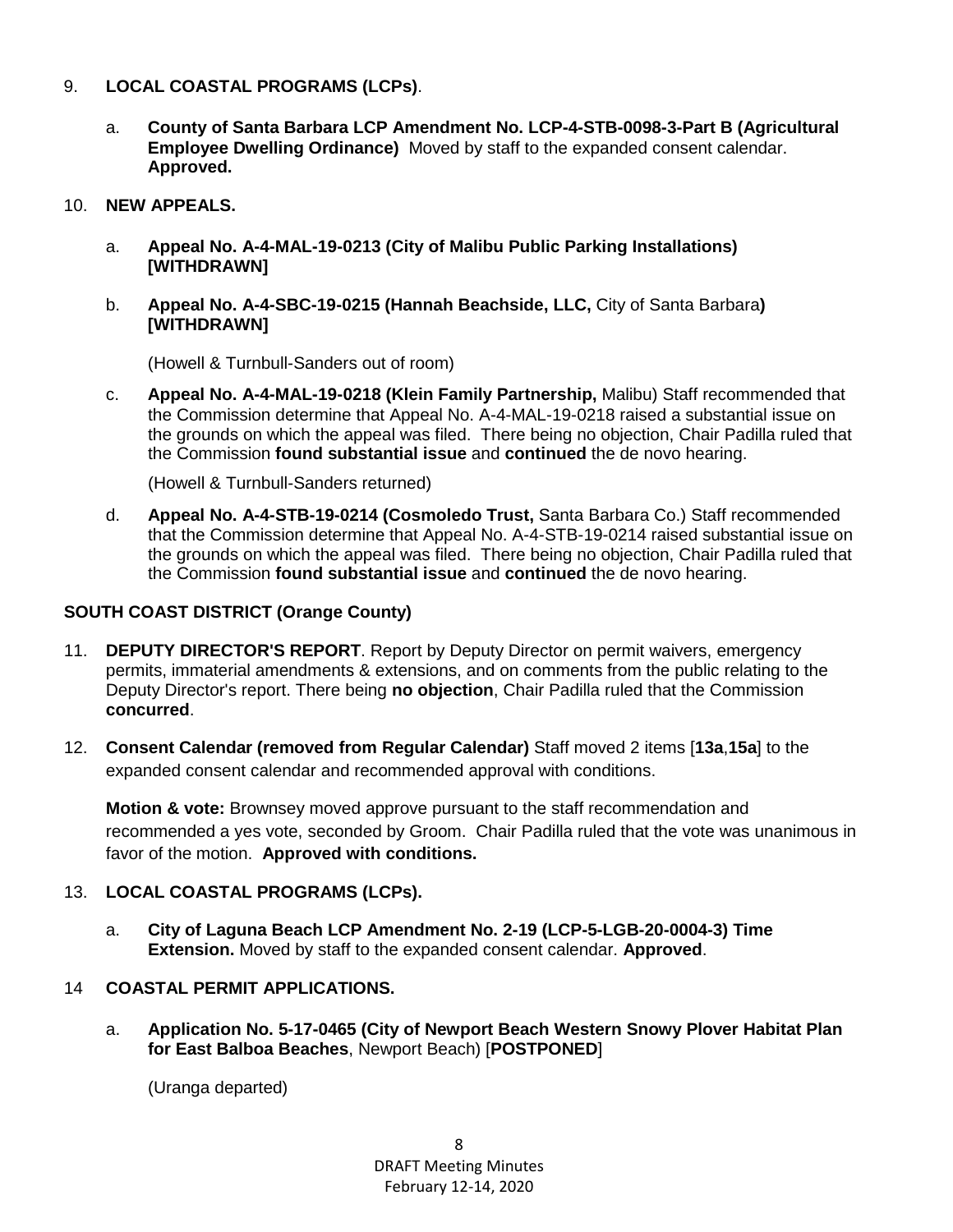b. **Application No. 5-19-0288 (Orange County Parks Niguel Shores Revetment,** Dana Point) Staff recommended approval with conditions.

**Main Motion & vote**: Escalante moved to approve pursuant to the staff recommendation and recommended a no vote, seconded by Hart. Chair Padilla ruled that the vote was unanimous in opposition to the motion. **Denied**.

**Amended Motion & vote**: Brownsey moved to approve the six-month waiver and recommended a yes vote, seconded by Bochco. Chair Padilla ruled that the vote was unanimous in favor of the motion. **Approved**.

(Turnbull-Sanders out of room)

c. **Application No. 5-19-0909 (Sanson,** Laguna Beach) Staff recommended approval with conditions.

**Motion & vote**: Brownsey moved to approve pursuant to the staff recommendation and recommended a yes vote, seconded by Groom. Chair Padilla ruled that the vote was unanimous in favor of the motion. **Approved with conditions.**

### 15. **PERMIT AMENDMENTS**

a. **Permit No. 5-02-101-A5 (Mitchell Land & Improvement Co.,** LLC, Dana Point) Moved by staff to the expanded consent calendar. **Approved with conditions.**

The Commission recessed for the day at 8:00 p.m.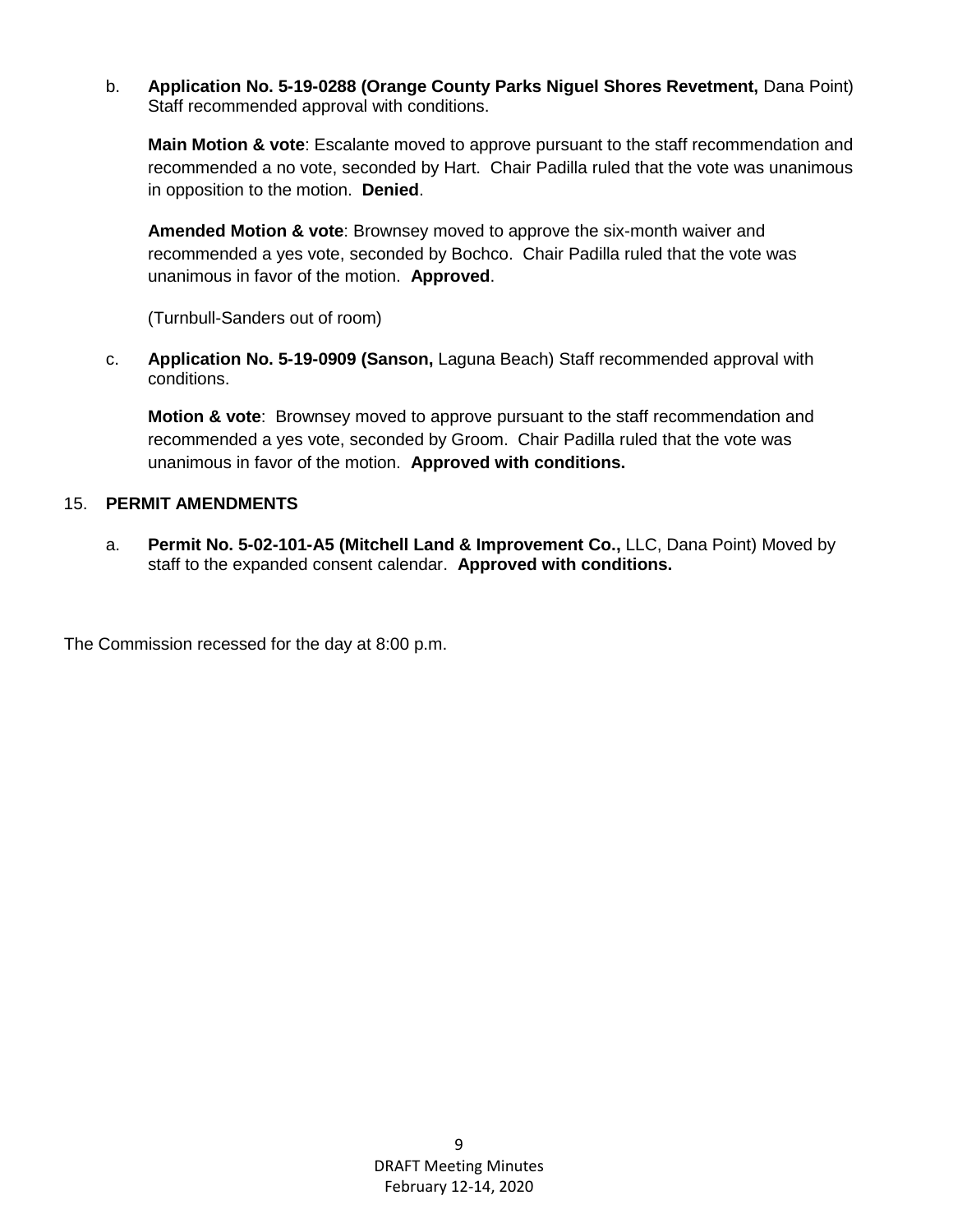# **FRIDAY, FEBRUARY 14, 2020**

- 1. **CALL TO ORDER.** The meeting of the California Coastal Commission was called to order at 9:00 a.m. by Chair Padilla.
- 2. **ROLL CALL. Present:** Chair Padilla, Vice Chair Brownsey, Aminzadeh, Bochco, Escalante, Groom, Hart, Howell, Rice, Turnbull-Sanders, Uranga, Wilson. **Non-voting Present:** Gold, Ketchum.
- 3. **AGENDA CHANGES.** Staff reported changes to the day's agenda.
- 4. **GENERAL PUBLIC COMMENT**. Members of the public addressed the Commission on various issues affecting the coast.

### **STATEWIDE**

5. **Public Education Grant Program.** Staff recommended approval of the Whale Tail grants.

(Howell out of room)

**Motion & vote**: Uranga moved to approve the grant program and recommended a yes vote, seconded by Wilson. The vote was 10 in favor (Aminzadeh, Bochco, Brownsey, Escalante, Groom, Rice, Turnbull-Sanders, Uranga, Wilson, Padilla) and one abstention (Hart). **Approved.**

5.1. **Sea Level Rise Adaption Planning Presentation.** Information only.

# **SAN DIEGO COAST DISTRICT**

6. **Consent Calendar.** Staff recommended approval of the consent calendar.

**Motion & vote**: Wilson moved to approve the consent calendar pursuant to the staff recommendation and recommended a yes vote, seconded by Uranga. Chair Padilla ruled that the vote was unanimous in favor of the motion. **Approved with conditions**.

- a. **Application No. 6-18-1228 (MacInnes,** Carlsbad)
- b. **Application No. 6-19-1072 (University of California San Diego I-5 Switch Station,** San Diego)

#### **NORTH COAST DISTRICT**

7. **DEPUTY DIRECTOR'S REPORT**. Report by Deputy Director on permit waivers, emergency permits, immaterial amendments & extensions, and on comments from the public relating to the Deputy Director's report. There being **no objection**, Chair Padilla ruled that the Commission **concurred**.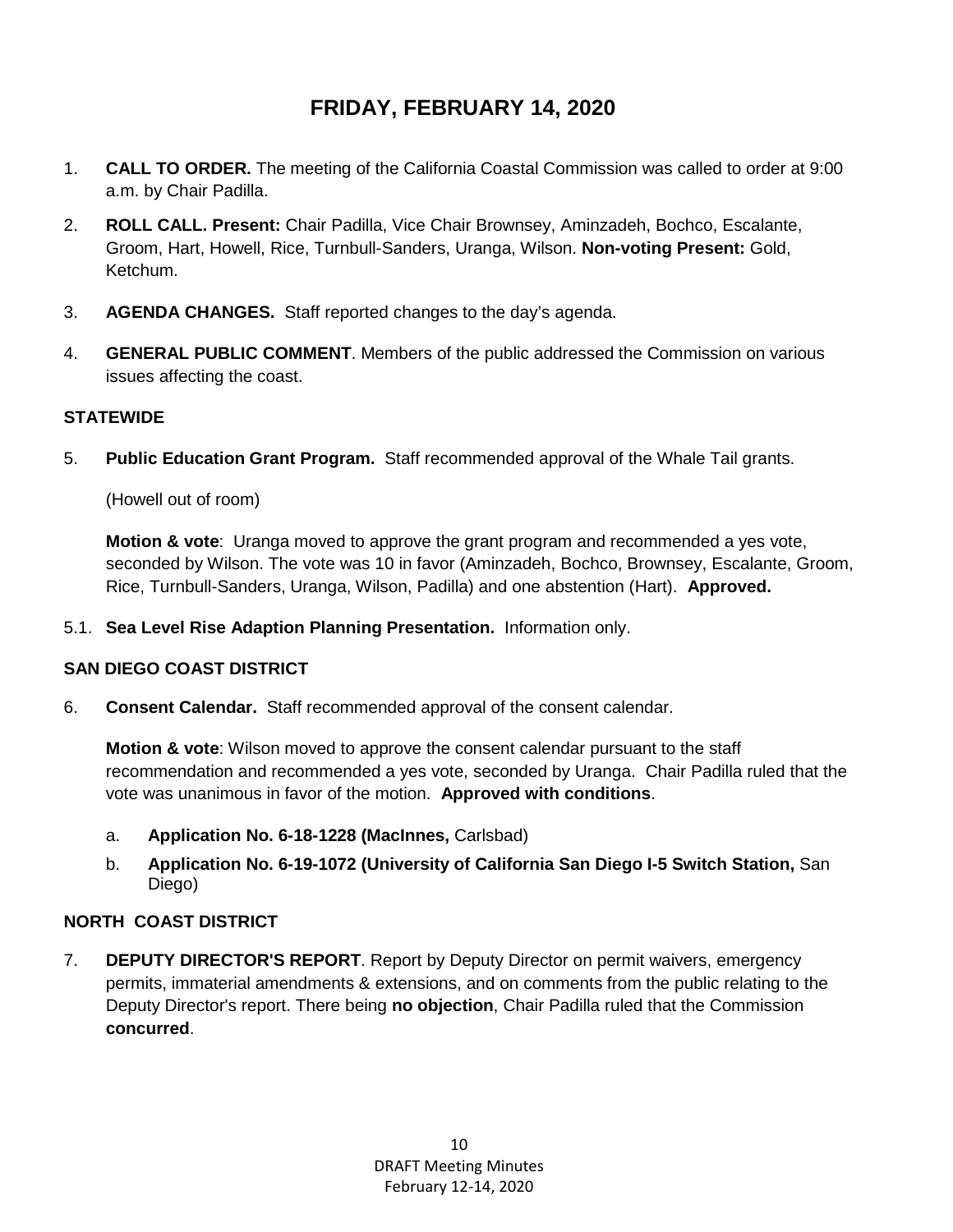8. **CONSENT CALENDAR (removed from Regular Calendar)**. Staff moved one item [**10a**] to the expanded consent calendar and recommended approval with conditions.

**Motion & vot**e: Brownsey moved to approve pursuant to the staff recommendation and recommended a yes vote, seconded by Groom. Chair Padilla ruled that the vote was unanimous in favor of the motion. **Approved with conditions**.

## 9. **COASTAL PERMIT APPLICATIONS.**

a. **Application No. 1-19-0813 (California Dept. Of Transportation (CALTRANS),** Humboldt) Staff recommended approval with conditions.

**Motion & vote**: Wilson moved to approve pursuant to the staff recommendation and recommended a yes vote, seconded by Brownsey. Chair Padilla ruled that the vote was unanimous in favor of the motion. **Approved with conditions.**

#### 10. **PERMIT AMENDMENTS.**

a. **Permit No. 1-18-1078-A1 (California Dept. Of Transportation (CALTRANS),** Humboldt Co.). Moved by staff to the expanded consent calendar. **Approved with conditions.**

# **ENERGY, OCEAN RESOURCES and FEDERAL CONSISTENCY**

- 11. **ENERGY, OCEAN RESOURCES and FEDERAL CONSISTENCY**. Report by the Deputy Director on permit waivers, emergency permits, immaterial amendments & extensions, negative determinations, matters not requiring public hearings, and status report on offshore oil & gas exploration & development. There being **no objection**, Chair Padilla ruled that the Commission **concurred**.
- 12. **CONSENT CALENDAR (removed from Regular Calendar)**. Staff moved 3 items [**13a, 13b, 14a**] to the expanded consent calendar and recommended approval with conditions.

**Motion and vote**: Brownsey moved to approve the consent calendar and recommended a yes vote, seconded by Wilson. Chair Padilla ruled that the vote was unanimous in favor of the motion. **Approved with conditions**.

# **[F13a and F14a, shared a single combined staff report and hearing.]**

# 13. **COASTAL PERMIT APPLICATIONS**.

- a. **Application No. 9-19-0880 (RTI Infrastructure, Inc., Hermosa Beach, Los Angeles Co.)** Moved by staff to the expanded consent calendar. **Approved with conditions.**
- b. **Application No. 9-19-0858 (California Resources Corporation, Ventura Co.).** Moved by staff to the expanded consent calendar. **Approved with conditions.**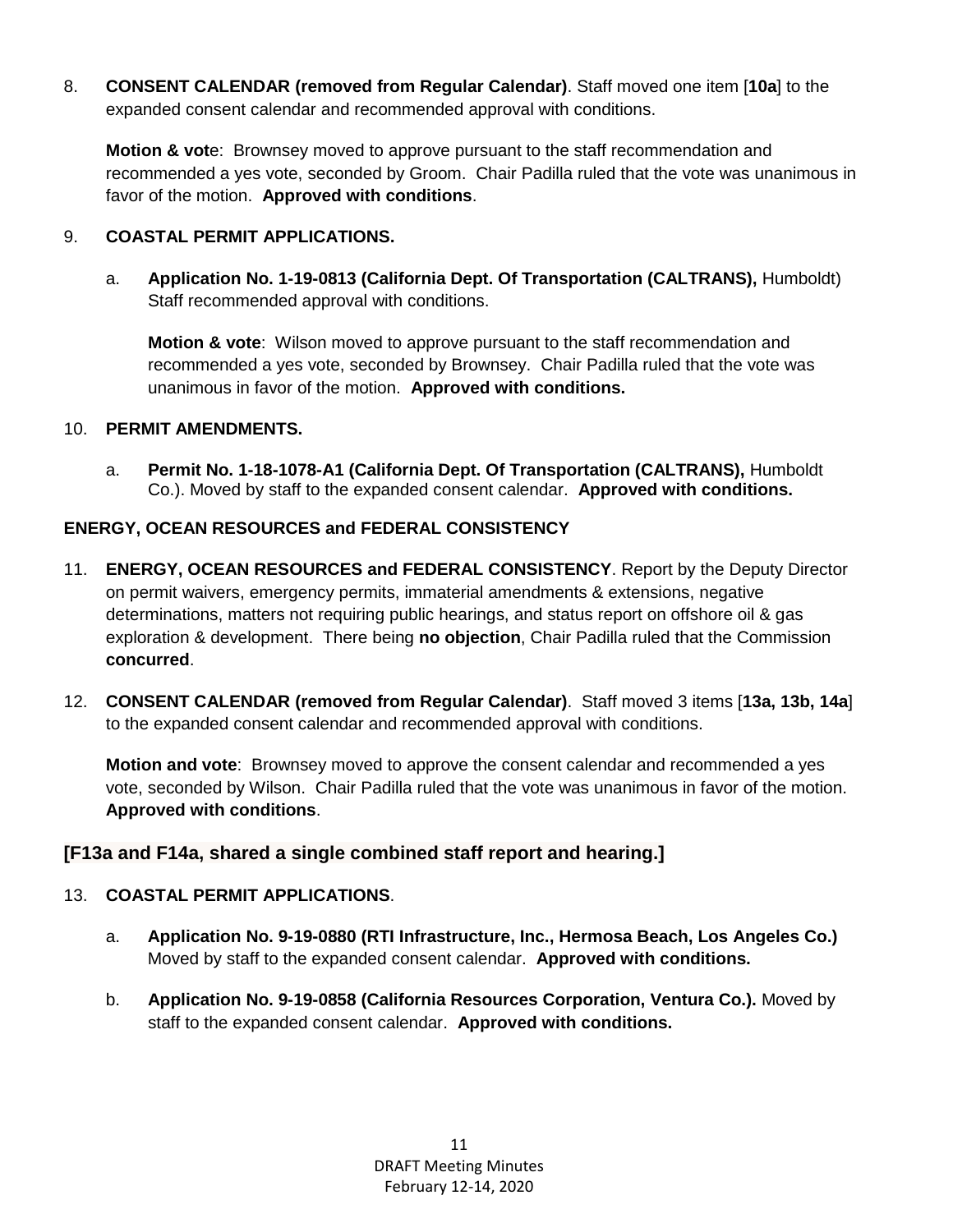#### 14. **FEDERAL CONSISTENCY**.

a**. CC-0004-19 (RTI Infrastructure,** Los Osos, San Luis Obispo Co.)Moved by staff to the expanded consent calendar. **Approved with conditions.**

# **SAN DIEGO COAST DISTRICT**

- 15. **DEPUTY DIRECTOR'S REPORT**. Report by Deputy Director on permit waivers, emergency permits, immaterial amendments & extensions, and on comments from the public relating to the Deputy Director's report. There being **no objection**, Chair Padilla ruled that the Commission **concurred**.
- 16. **CONSENT CALENDAR (removed from Regular Calendar).** Staff moved 5 items [17a, 17b, 17c, 19a, 20a] to the expanded consent calendar and recommended approval with conditions.

**Motion & vote:** Wilson moved to approve pursuant to the staff recommendation and recommended a yes vote, seconded by Groom. Chair Padilla ruled that the vote was unanimous in favor of the motion. Approved with conditions.

# 17. **LOCAL COASTAL PROGRAMS (LCPs).**

- a. **City of Encinitas LCP Amendment No. LCP-6-ENC-19-0013-1 (Emergency Shelters) Certification Review.** Moved by staff to the expanded consent calendar. **Approved with conditions.**
- b. **City of Encinitas LCP Amendment No. LCP-5-ENC-19-0150-2 (Minor Subdivisions/Lot Line Adjustments).** Moved by staff to the expanded consent calendar. **Approved with conditions.**
- c. **City of San Diego LCP Amendment No. LCP-6-SAN-18-0064-2 (Placemaking) Certification Review.** Moved by staff to the expanded consent calendar. **Approved with conditions.**

# 18. **NEW APPEALS.**

a. **Appeal No. A-6-LJS-19-0198 (San Diego Children's Pool Retaining Wall**) [**POSTPONED**].

# 19. **COASTAL PERMIT APPLICATIONS.**

- a. **Application No. 6-19-0731 (City of San Diego Public Works Department Dog Beach Improvements)** Moved by staff to the expanded consent calendar. **Approved with conditions.**
- b. **Application No. 6-19-0998 (Ocean Ranch Estates,** Solana Beach) [**POSTPONED**]